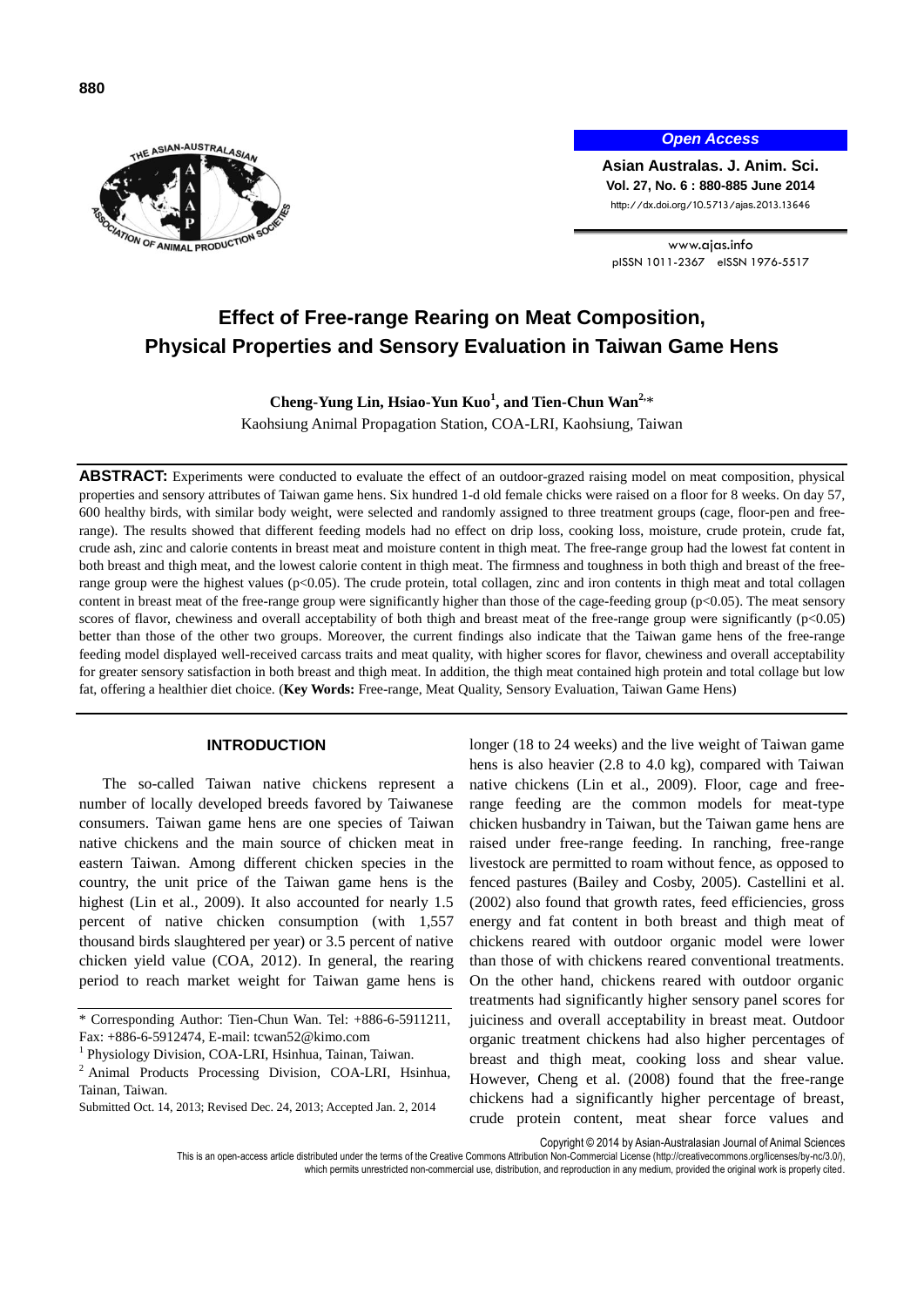chewiness, but significantly less crude fat content, meat L value, hardness and fracturability compared with conventional chickens. In Taiwan, consumers have traditionally preferred the meat obtained from free-range chickens to that from broilers, and are willing to pay a premium for free-range Taiwan native chickens. The aim of the study is to examine the effect of free-range rearing on meat composition, physical properties and sensory evaluation in Taiwan game hens compared with those reared by cage and floor feeding.

# **MATERIALS AND METHODS**

## **Animals, diets and experimental design**

Six hundred 0-wk old Taiwan game hens were purchased from a breeding farm of Chang-Hua County and fed a conventional country chicken starter from 0 to 4 weeks (CP, 22%; ME, 3,050 kcal/kg) and the grower diet from 5 to 8 weeks (CP, 19%; ME, 3,000 kcal/kg). The game hens were fed on floor for 8 weeks, then divided into three groups according to weight in order to compare the cage, floor and free-range feeding models for a 12-week feeding experiment. The floor-pen rearing method was applied to a total of 200 chickens, with 40 chickens housed in each of the 5 pens and each pen measuring  $2.5 \text{ m} \times 4.0 \text{ m}$  in size (8) birds/ $m<sup>2</sup>$ ). The cage-rearing method was applied to a total of

|  |  | Table 1. Composition of the experimental diet |  |
|--|--|-----------------------------------------------|--|
|  |  |                                               |  |

200 chickens allocated into pentaplicate (8 cages per replicate) with 5 birds in each cage and each cage measuring 90 cm $\times$ 45 cm $\times$ 50 cm in size (12.3 birds/m<sup>2</sup>). The free-range rearing method was applied to a total of 200 chickens allocated with 100 birds in each outdoor region  $(10 \text{ m} \times 20 \text{ m}, 0.5 \text{ birds/m}^2)$ , in which fences and netting were erected to keep out wild birds. Planted dwarf elephant grass (Napiergrass Taishu No. 3) grown by the Taiwan Livestock Research Institute was provided for forage and free intake by chickens. One fifth of the area  $(4 \text{ m} \times 4 \text{ m})$ was used as a shelter with perches. Water and feed were provided in four regions for rotational grazing of chickens, each region for three weeks. All chickens were provided with the same starter, grower and finisher diets and raised according to the feeding schedule as reported by Lin et al. (2008). Details of diet formulations, compositional analyses and feeding schedules are summarized in Table 1. The birds received natural light. Feed and water were provided and feeding was *ad libitum*.

#### **Sample collection and analysis**

Sample chickens, each group contained 24 sample chickens at 20 weeks of age after 24 h of feed deprivation, were weighed and sacrificed using standard procedures, as reported by Koch and Possa (1973). Weights of evisceration, abdominal fat, thigh and breast meat were obtained for each

|                                | Feeding schedule and age (in weeks) |         |        |         |       |  |
|--------------------------------|-------------------------------------|---------|--------|---------|-------|--|
| Ingredients (%)                | $0 - 4$                             | $5 - 8$ | $9-12$ | $13-16$ | 17-20 |  |
| Yellow corn                    | 53.02                               | 63.95   | 64.08  | 67.3    | 69.1  |  |
| Wheat bran                     | 0.0                                 | 0.0     | 8.5    | 14.0    | 15.0  |  |
| Soybean meal (44.0%)           | 36.7                                | 30.2    | 24.5   | 16.0    | 13.0  |  |
| Fish meal $(65\%)$             | 3.0                                 | 1.5     | 0.0    | 0.0     | 0.0   |  |
| Dicalcium phosphate            | 1.0                                 | 1.0     | 0.85   | 0.8     | 0.8   |  |
| Limestone, pulverized          | 1.5                                 | 1.5     | 1.43   | 1.3     | 1.5   |  |
| Soybean oil                    | 4.0                                 | 1.2     | 0.0    | 0.0     | 0.0   |  |
| Salt                           | 0.5                                 | 0.4     | 0.4    | 0.4     | 0.4   |  |
| Premix <sup>1</sup>            | 0.2                                 | 0.2     | 0.2    | 0.2     | 0.2   |  |
| Methionine                     | 0.08                                | 0.05    | 0.04   | 0.0     | 0.0   |  |
| Calculated value (%)           |                                     |         |        |         |       |  |
| Metabolizable energy (kcal/kg) | 3,061                               | 3,005   | 2,918  | 2,965   | 2,981 |  |
| Crude protein                  | 22.3                                | 19.0    | 17.1   | 14.4    | 13.4  |  |
| Calcium                        | 1.02                                | 0.95    | 0.83   | 0.75    | 0.82  |  |
| Total phosphorus               | 0.62                                | 0.57    | 0.57   | 0.58    | 0.57  |  |
| Available phosphorus           | 0.42                                | 0.37    | 0.32   | 0.31    | 0.31  |  |
| Crude fiber                    | 3.21                                | 3.5     | 3.97   | 4.01    | 3.93  |  |
| Lysine                         | 1.28                                | 1.05    | 0.88   | 0.69    | 0.62  |  |
| Methionine                     | 0.44                                | 0.37    | 0.32   | 0.25    | 0.24  |  |
| Methionine+cystine             | 0.80                                | 0.70    | 0.63   | 0.52    | 0.50  |  |

<sup>1</sup> Supplied per kilogram of diet: vitamin A, 100,000 IU; vitamin D<sub>3</sub>, 20,000 IU; vitamin E, 15 mg; vitamin K<sub>3</sub>, 4 mg; vitamin B<sub>1</sub>, 2 mg; Vitamin B<sub>2</sub>, 6 mg; Vitamin B6, 4 mg; Vitamin B12, 0.02 mg; Niacin, 40 mg; Pantothenic acid, 12 mg; Folic acid, 1 mg; Fe, 80 mg; Cu, 10 mg; Mn,55 mg; Zn, 45 mg; I, 0.3 mg; Se, 0.1 mg.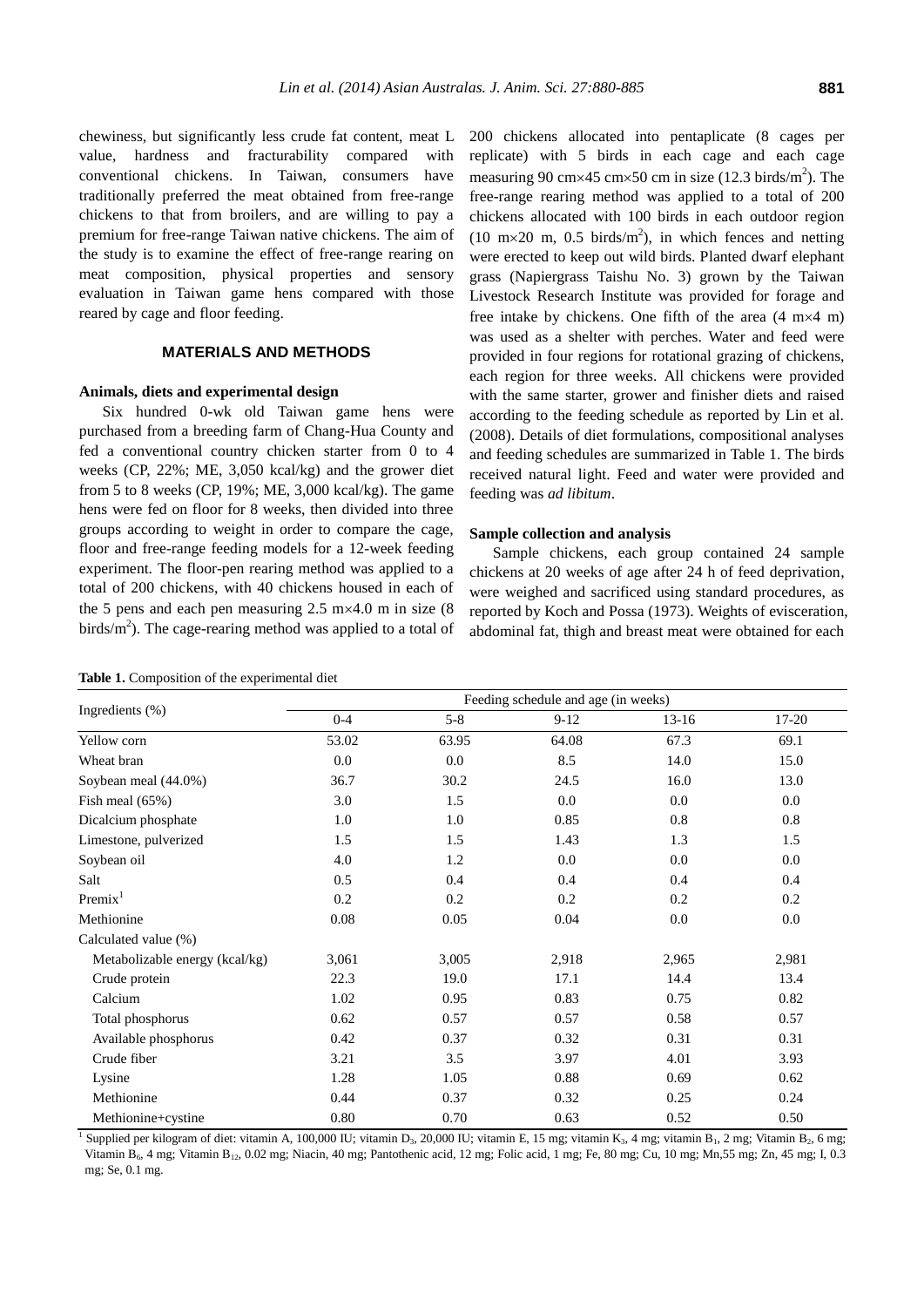chicken prior to the processing procedure. Dressed weight is equal to the eviscerated weight. Dressing and abdominal fat as a percentage of body mass was measured according to the fasting weight of the live birds. Carcass parts as a percentage of the body mass were measured according to the eviscerated weight.

The samples were collected from the breast and thigh meat of the carcasses. The meat was obtained 2 h after slaughter in a chilled room, packed in low-density polyethylene bags (LDPE) manufactured by Peichengplast Co., Tainan, Taiwan and kept at  $4\pm1^{\circ}$ C for about 24 h. Then, the fat and connective tissue were removed and the meat samples were portioned, packed in LDPE bags and transferred to a freezer maintained at  $-20\pm1\degree C$  until analysis. The meat samples were thawed at  $4\pm1$ °C for 12 h before analysis and ground in a mincer, packed in LDPE bags and stored in a refrigerator  $(4\pm1\degree C)$  until required.

Moisture, crude fat, crude protein and crude ash were determined according to the method of AOAC (2000). The moisture content was determined by oven drying; crude protein by Kjeldahl nitrogen estimation; and crude fat by Soxhlet extraction with petroleum ether. The amount of total collagen was determined according to the method described by Hill (1966). Calories were calculated by multiplying the raw amount of each input of the energy intensity factor. The contents of zinc  $(Zn)$  and iron  $(Fe)$ were measured according to the method of AOAC (2000). Briefly, meat samples (2 g) were homogenized with 4 mL of concentrated nitric acid and were heated using a hot plate until complete digestion. The digested samples were transferred to a volumetric flask and the volume was adjusted to 10 mL with deionized water. Minerals were measured in the solution by atomic absorption spectroscopy. The concentration of minerals was calculated and expressed as mg/kg (ppm) samples.

Drip loss was determined according to the bag method of Honikel (1998). Briefly, meat samples about 2.5 cm thick were removed from the breast (*Pectoralis major*) and thigh (*Gastrocnemius pars extrna*.) meat of each chicken. Samples were suspended by string in an expanded bag. The samples were then suspended at  $4^{\circ}$ C for 48 h, at which time the surface was lightly blotted with a paper tissue and reweighed. Drip loss was then expressed as a percentage of the original weight of the steak. The meat samples used for physical evaluation were cooked in a plastic bag in a water bath at 85°C until they reached an internal temperature of 70°C (about 25 min). Cooking loss was measured for breast and thigh meat as reported by Florene et al. (1994). Cooking loss was determined by recording uncooked and cooked weights of the breast and thigh meat. Meat samples for mechanical assessment of toughness and hardness were cooled to 20 $\degree$ C and were cut into 2×1×1 cm cubes parallel

to the longitudinal orientation of the muscle fibers for Texture Analyser (TA.XT-Plus, Stable Micro Systems, UK) measurement. The crosshead speed was 5 mm/s. Results were expressed as maximum shearing force/kg, as reported by Lyon and Lyon (1996).

The breast and thigh meat of six chickens from each treatment were thawed for 12 h at 0 to  $4^{\circ}$ C. Then samples were used for sensory evaluation. The samples were insulated with aluminum foil, placed in a water batch, and preheated to 85°C. The samples remained in the water bath until an internal temperature of approximately  $80^{\circ}$ C was obtained. This process usually took 20 to 30 min. After being cooked, the breast and thigh meat were immediately cut into one-half inch cubes, placed in warm, white, opaque containers and served to a taste panel of 17 trained panellists (staff of the Livestock Research Institute, Taiwan).

Each panel member received one cube of breast muscle and one cube of thigh meat from each cooked half chicken. Meat samples were scored for flavor, juiciness, chewiness and overall acceptability using a seven-point hedonic scale (with 1-very undesirable, 7-very desirable).

#### **Statistical analysis**

The following items were statistically analyzed: meat composition, physical properties and sensory evaluation indices. The association between items and different models was analyzed. Data collected were subjected to analysis of variance using the General Linear Models (GLM) procedure of SAS (SAS Institute Inc., Cary, NC, USA). When significant  $(p<0.05)$  differences were detected, means were separated using Least Squares Means (LSMeans). Characteristics with  $p<0.05$  were discussed as trends.

# **RESULTS AND DISCUSSION**

#### **Meat composition**

The results of thigh and breast meat composition obtained in this study are displayed in Table 2. The crude fat content in both the breast and thigh meat, and calorie content in thigh meat of the cage group were significantly higher  $(p<0.05)$  than those of the free-range group, while the free-range group had significantly higher  $(p<0.05)$ contents of crude protein, iron, zinc and total collagen in thigh meat and higher contents of total collagen in breast meat. However, the contents of moisture, crude protein, crude ash, zinc and calorie in breast meat and moisture contents in thigh meat showed no significant difference among groups. These finding were consistent with the results from Fanatico et al. (2005a) and Wang et al. (2009), who showed no difference in nutrient composition (water, crude protein and crude fat) of breast meat among different raising systems. Similarly, Cheng et al. (2008) also reported that free-range chickens had higher protein content of thigh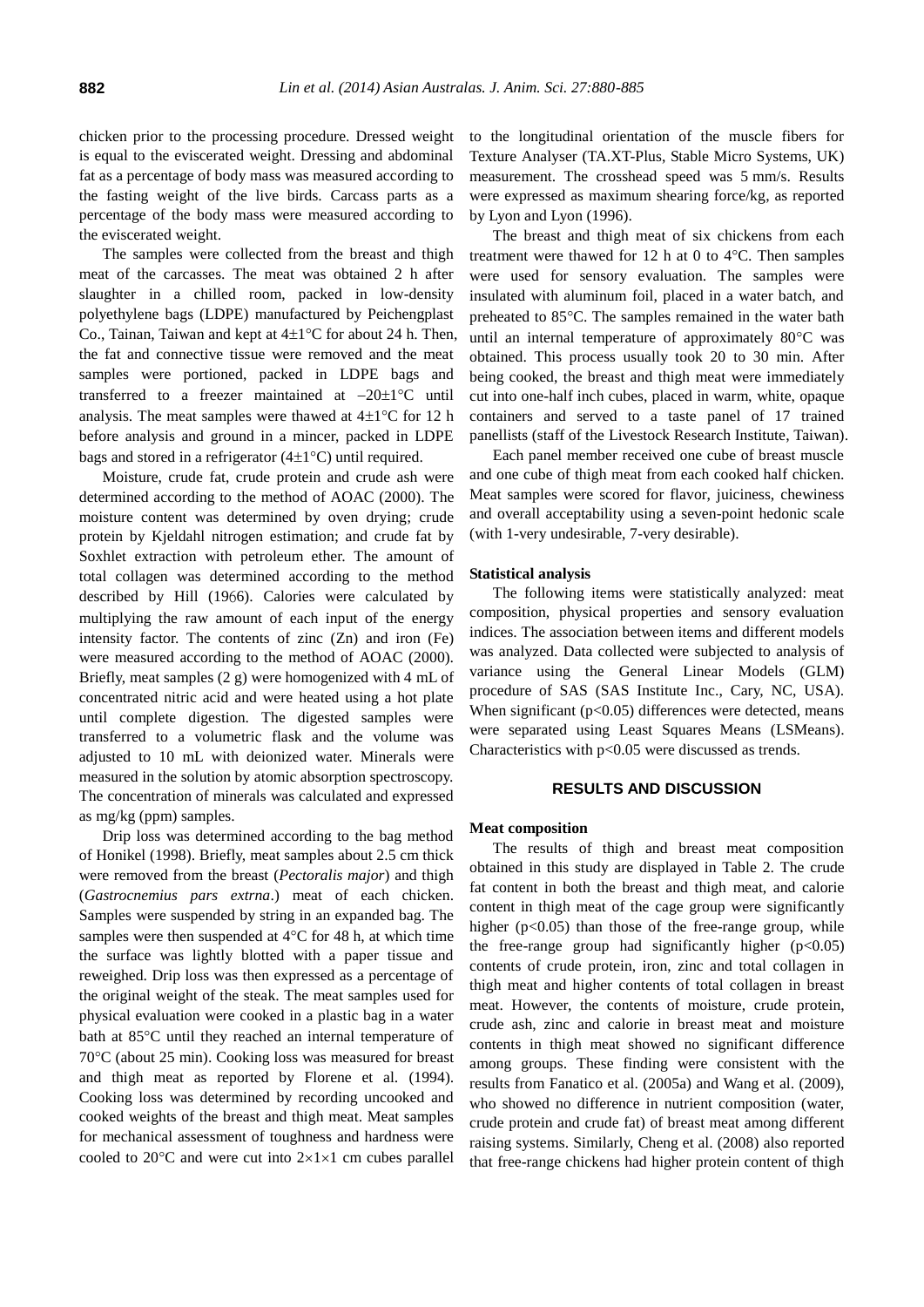**Table 2.** Meat composition of Taiwan game hen in different feeding models

| Items                   | Cage                         | Floor                         | Free-range                   | p-value |
|-------------------------|------------------------------|-------------------------------|------------------------------|---------|
| Thigh                   |                              |                               |                              |         |
| Moisture $(\%)$         | $75.3 \pm 1.4$               | $75.4 \pm 1.3$                | $75.7 \pm 1.2$               | >0.05   |
| Crude protein $(\%)$    | $21.7 \pm 1.1^b$             | $22.3 \pm 1.2^a$              | $22.3 \pm 1.1^a$             | < 0.05  |
| Crude fat $(\%)$        | $2.24 \pm 0.85^a$            | $2.19 \pm 0.88$ <sup>a</sup>  | $1.65 \pm 0.82^b$            | < 0.05  |
| Crude ash $(\%)$        | $1.06 \pm 0.15^a$            | $1.02 \pm 0.18^b$             | $1.04 \pm 0.19^{ab}$         | < 0.05  |
| Fe, ppm                 | $12.80 \pm 4.15^b$           | $17.72{\pm}4.08^a$            | $14.51 \pm 3.97^{\text{a}}$  | < 0.05  |
| Zn, ppm                 | $22.60 \pm 3.40^b$           | $24.40 \pm 3.36^{ab}$         | $25.75 \pm 3.28^a$           | < 0.05  |
| Calorie (kcal/100 g)    | $138.0 \pm 7.9^{\mathrm{a}}$ | $139.0 \pm 7.6^{\text{a}}$    | $134.7 \pm 7.2^b$            | < 0.05  |
| Total collagen $(mg/g)$ | $8.86 \pm 0.78$ <sup>a</sup> | $7.07 \pm 0.67^b$             | $9.82 \pm 0.72$ <sup>a</sup> | < 0.05  |
| <b>Breast</b>           |                              |                               |                              |         |
| Moisture $(\%)$         | $72.5 \pm 1.1$               | $72.4 \pm 1.0$                | $72.8 \pm 0.9$               | >0.05   |
| Crude protein $(\%)$    | $25.3 \pm 0.7$               | $25.7 \pm 0.6$                | $25.5 \pm 0.5$               | >0.05   |
| Crude fat $(\%)$        | $0.51 \pm 0.34$ <sup>a</sup> | $0.44 \pm 0.23$ <sup>a</sup>  | $0.25 \pm 0.32^b$            | < 0.05  |
| Crude ash $(\%)$        | $1.50 \pm 0.22$              | $1.41 \pm 0.13$               | $1.69 \pm 0.12$              | >0.05   |
| Fe (ppm)                | $11.07 \pm 3.15^{ab}$        | $8.52 \pm 2.95^b$             | $12.58 \pm 3.03^a$           | < 0.05  |
| $Zn$ (ppm)              | $7.23 \pm 2.70$              | $6.44 \pm 3.21$               | $7.98 \pm 2.52$              | >0.05   |
| Calorie (kcal/100 g)    | $146.7 \pm 5.5$              | $146.5 \pm 5.8$               | $144.9 \pm 5.2$              | >0.05   |
| Total collagen (mg/g)   | $2.45 \pm 0.30^b$            | $2.90 \pm 0.32$ <sup>ab</sup> | $3.25 \pm 0.28$ <sup>a</sup> | >0.05   |

 $a,b$  Means in the same row without the same superscript are significantly different (p<0.05).

and breast meat whereas conventional raised chickens had higher fat content of thigh and breast meat. Moreover, Castellini et al. (2002) found that the gross energy and crude fat content in both breast and thigh meat were significantly lower in chickens raised with outdoor organic treatments than those reared under conventional treatments. These differences were attributed to increased physical activity of chickens raised with outdoor organic treatments that favored myogenesis over lipogenesis. Moreover, enhancement in the total collagen content in both breast and thigh meat of the free-range group is probably due to increased exercise leading to high amount of connective tissue. Collagen is an abundant connective tissue protein as reported by Weston et al. (2002). Collagen is also the most important stress-carrying protein component in muscle and skeleton. The tissue collagen provides muscle and bone the

great tensile strength and hard rigid properties (Yang et al., 2014).

Therefore, it is reasonable to expect that the free-range group had higher contents of zinc and iron in thigh meat, which was associated with free intake of stone and forage, compared with the other groups. Furthermore, in this study, thigh and breast meat of free-range chickens had higher  $(p<0.05)$  iron content, which could be attributed to increased myoglobin content, and this may also be attributed to increased physical activity associated with access to the outdoors as discussed by Husak et al. (2008).

Table 3 summarizes the physical properties of meat from the chickens in the study. The drip loss and cooking loss of thigh and breast meat did not differ significantly among the three experimental groups  $(p>0.05)$ . The freerange group had the highest firmness and toughness in both

**Table 3.** Physical properties of Taiwan game hen in different feeding models

| Items               | Cage<br>Floor<br>Free-range |                               | p-value                      |        |
|---------------------|-----------------------------|-------------------------------|------------------------------|--------|
| Thigh               |                             |                               |                              |        |
| Drip $loss$ $%$     | $0.99 \pm 0.11$             | $1.51 \pm 0.13$               | $2.48 \pm 0.15$              | >0.05  |
| Cooking loss $(\%)$ | $26.6 \pm 0.62^{\text{a}}$  | $24.8 \pm 0.60^{\rm b}$       | $26.8 \pm 0.64^{ab}$         | < 0.05 |
| Firmness (kg)       | $4.49 \pm 0.25^{ab}$        | $4.22 \pm 0.27$ <sup>b</sup>  | $5.99 \pm 0.29$ <sup>a</sup> | < 0.05 |
| Toughness (kg)      | $22.6 \pm 0.51^b$           | $13.2 \pm 0.47$ °             | $35.3 \pm 0.55^{\text{a}}$   | < 0.05 |
| <b>Breast</b>       | $5.91 \pm 0.46$             | $4.48 \pm 0.44$               | $6.17\pm0.48$                | >0.05  |
| Drip loss $(\%)$    |                             |                               |                              |        |
| Cooking loss $(\%)$ | $18.4 \pm 0.72$             | $16.7 \pm 0.75$               | $17.2 \pm 0.78$              | >0.05  |
| Firmness (kg)       | $3.14 \pm 0.25^b$           | $3.42 \pm 0.28$ <sup>b</sup>  | $4.64 \pm 0.31$ <sup>a</sup> | < 0.05 |
| Toughness (kg)      | $6.88 \pm 0.69^b$           | 6.99 $\pm$ 0.71 <sup>ab</sup> | $9.08 \pm 0.67$ <sup>a</sup> | < 0.05 |

a,b,c Means in the same row without the same superscript are significantly different ( $p$ <0.05).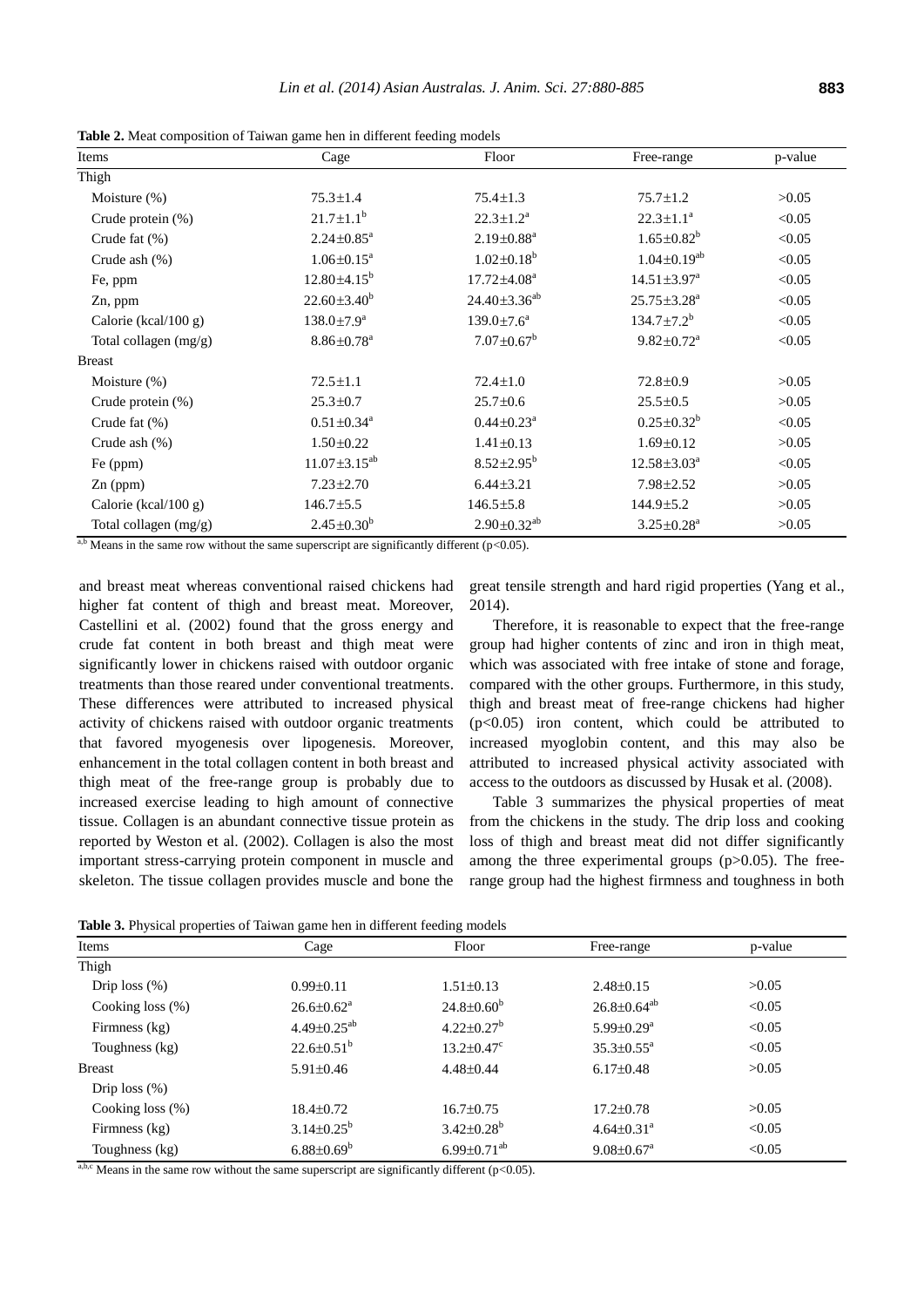thigh and breast meat  $(p<0.05)$ . This is in agreement with reports by Cheng et al. (2008) who showed no difference in water holding capacity and purge loss in both breast and leg meat between the free-range rearing group and the conventional raising group. However, the free-range rearing group had significantly greater shear force and chewiness than the conventional raising group. Similar results have been reported by Farmer et al. (1997) that broilers reared in low stocking density exhibited higher shear values in either breast or thigh meat, presumably as a consequence of their greater motor activity. Nevertheless, it contradicted the result reported by Castellini et al. (2002) that cooking loss in chickens raised with outdoor organic treatment was higher than that in chickens reared with conventional treatment, due to their greater motor activity or increased physical activity. Therefore, it is reasonable to expect that free-range birds had greater firmness and toughness in both breast and thigh meat, which was associated with higher collagen content in both breast and thigh meat, compared with the other groups. Collagen, an abundant connective tissue protein, contributes to variations in meat tenderness and texture. It is associated with background toughness and can be quite resistant to physical breakdown during cooking (Weston et al., 2002). However, McCormick (1999) concluded that collagen concentration and mature crosslinks have an additive effect on toughness of meat.

#### **Sensory evaluation**

The taste panel scores of breast and thigh meat are shown in Table 4. As can be seen, the free-range group produced significantly  $(p<0.05)$  higher taste panel scores than the other groups. Thigh meat of the free-range group had high scores in flavor, juiciness, chewiness and overall acceptability, while their breast meat also had high scores in flavor, chewiness and overall acceptability. However, there was no differences in score of juiciness in breast meat among the cage, floor and free-range groups. Similarly, Castellini et al. (2002) found significantly higher taste panel scores for juiciness and overall acceptability of breast meat

for the organic rearing chickens than for the conventional rearing chickens. Moreover, Cheng et al. (2008) reported that there were no significant differences in aroma, flavor, firmness, tenderness, juiciness and overall acceptability between free-range and conventional treatments. Furthermore, Farmer et al. (1977) reported that stocking density had less effect on the eating quality attributes of chicken compared with genotype or diet, but the low stocking density birds showed an increase in odor intensity in thigh meat than high stocking density birds, which is probably due to additional exercise leading to increase in formation of odor compounds.

In contrast, Husak et al. (2008) indicated that breast and thigh meat of conventional reared chickens was tender and less chewiness when compared with that of free range and organic broilers, but there were no significant differences in aroma, flavor, juiciness and tenderness among attributes of breast and thigh meat among chickens reared by different methods. However, Cheng et al. (2008) showed that breast and thigh meat of free-range chickens had significantly higher shear force and chewiness, but markedly lowered hardness and fracturability, compared with conventionally reared chickens. On the other hand, the higher taste panel scores of both breast and thigh meat in free-range chickens are probably due to increased physical activity leading to increased collagen content of meat. Collagen is the connective tissue contributing to less tender meat, as elastin and reticulin are found in much smaller amounts and do not appear to contribute to unfavorable tenderness (Bailey, 1972). Collagen is also associated with background toughness and can be quite resistant to physical breakdown during cooking (Marsh, 1997). However, McCormick (1999) indicated that collagen concentration and mature crosslinks have an additive effect on the toughness of meat. Many factors including diet, age, genotype, pre-slaughter handling, post-slaughter chilling and meat contents affect meat sensory scores. It is difficult to conclusively assess the role of organic, free-range and conventional production systems alone on meat sensory scores.

**Table 4.** Sensory evaluation of Taiwan game hen in different feeding models

| Items                 | Cage                          | Floor                   | Free-range                   | p-value |
|-----------------------|-------------------------------|-------------------------|------------------------------|---------|
| <b>Breast</b>         |                               |                         |                              |         |
| Flavor                | $4.67 \pm 0.94^b$             | $5.00 \pm 1.04^a$       | $5.05 \pm 0.93$ <sup>a</sup> | < 0.05  |
| <b>Chewiness</b>      | $4.90 \pm 1.07^b$             | $4.86{\pm}1.10^{b}$     | $5.17 \pm 0.92$ <sup>a</sup> | < 0.05  |
| Juiciness             | $4.86 \pm 1.05$               | $4.91 \pm 1.10$         | $5.07 \pm 1.01$              | >0.05   |
| Overall acceptability | $4.83 \pm 1.08$ <sup>ab</sup> | $4.95 \pm 1.07^b$       | $5.19 \pm 0.93$ <sup>a</sup> | < 0.05  |
| Thigh                 |                               |                         |                              |         |
| Flavor                | $4.91 \pm 0.97$ <sup>b</sup>  | $4.75 \pm 0.90^{\rm b}$ | $5.17 \pm 1.06^a$            | < 0.05  |
| Chewiness             | $5.09 \pm 1.06^b$             | $4.94 \pm 0.99^b$       | $5.35 \pm 0.93^a$            | < 0.05  |
| Juiciness             | $4.83 \pm 1.09^b$             | $4.83 \pm 1.01^b$       | $5.19 \pm 1.03^a$            | < 0.05  |
| Overall acceptability | $4.89 \pm 1.07$ <sup>ab</sup> | $4.81{\pm}1.00^b$       | $5.13 \pm 1.06^a$            | < 0.05  |

a,b,c Means in the same row without the same superscript are significantly different ( $p$ <0.05).